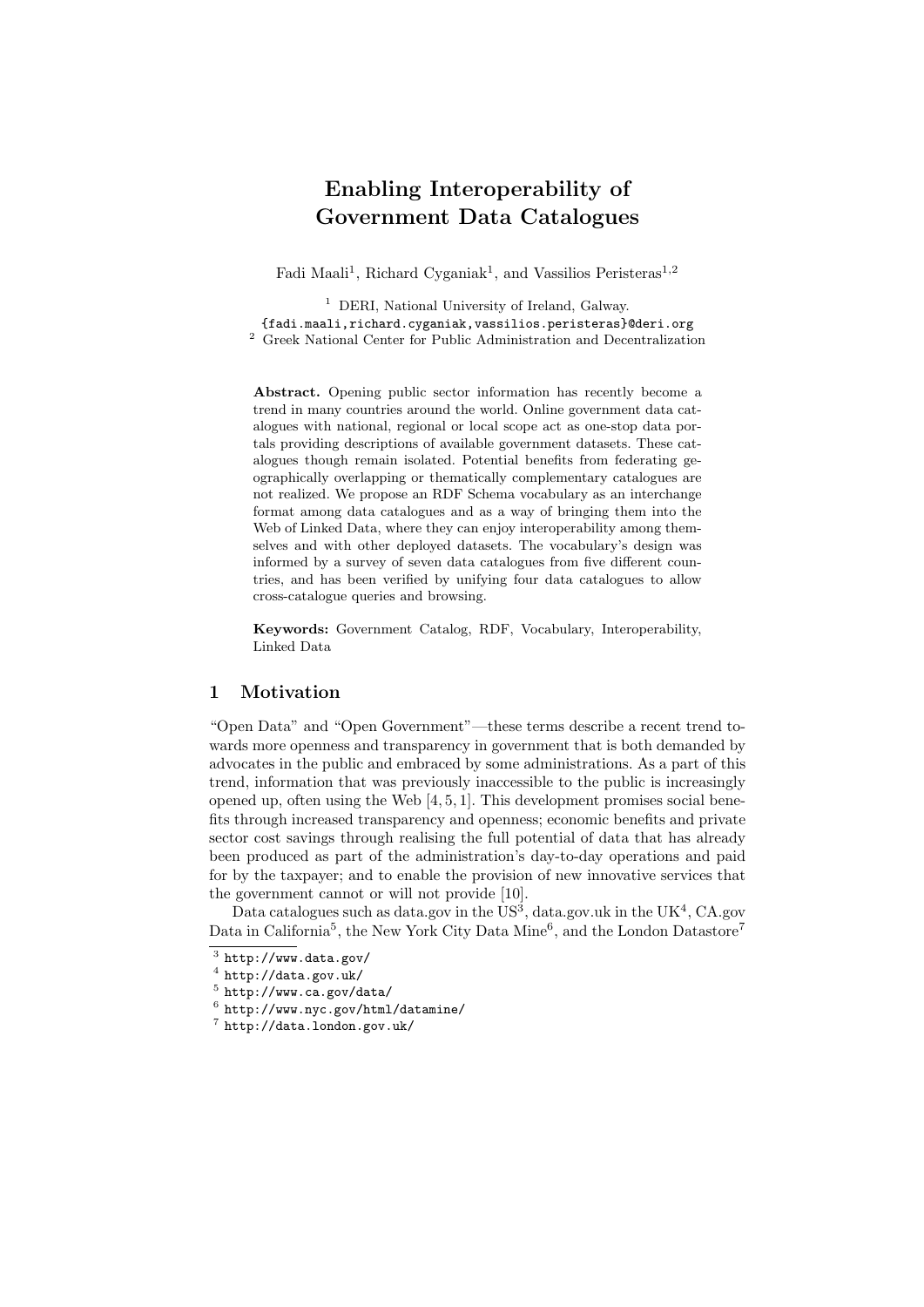have recently appeared as one-stop web portals that facilitate access and increase findability of such data by providing lists of government datasets along with metadata such as name of the publishing agency, file format, geographic coverage, and category of the dataset. Catalogues differ in scope (national, regional, local) and in operator (official or citizen initiatives). The phenomenon of the data catalogue, including its history and public policy environment, is studied in [13].

Public sector data ranges from census data to lists of locations of fire hydrants. On the technical side, it may take the form of office documents (PDF, Excel); geographical data (ESRI shape files, KML files); statistical data (SDMX, PC-Axis); developer-oriented XML files or web service APIs; and web sites with wizards for searching complex databases.

It is common for the data catalogues themselves to be available not just as a web site, but also in some format that is amenable to machine processing, such as CSV, RSS feed, or embedded RDFa markup. This enables bulk processing of datasets, automated checks for updated data in applications, and refined search over the often thousands of catalogue records.

In this paper, we propose a standardised interchange format for such machinereadable representations of government data catalogues. The adoption of such a format—either directly by the catalogue operators, or through wrappers that convert from the currently available machine-readable formats to the proposed standard—has several benefits:

- 1. Embedding machine-readable metadata in web pages increases findability by next-generation search engines.
- 2. Decentralised publishing: Individual agencies could publish separate catalogues, which could be aggregated into national or supra-national (e.g., EUwide) catalogues.
- 3. It enables federated search over catalogues with overlapping scope, such as the catalogues for San Francisco, California, and the entire US.
- 4. Application developers can benefit from one-click download and installation of data packages into local databases.
- 5. Manifest files with accurate dataset metadata are crucial in efforts towards archiving and digital preservation of valuable government datasets.
- 6. Software tools and applications, such as improved search and data visualisation interfaces, can be built to work with multiple, or even across, catalogues.

An interoperability format for data catalogues becomes particularly interesting when the catalogued datasets are also amenable to machine processing. Our effort is therefore well aligned with the increased exploration and adoption of the Linked Data technology stack in government data publishing [7, 8, 11].

Defining an interoperability format for data catalogues is challenging. Catalogues differ widely in their scope, terminology, provided metadata fields, and the quality and amount of structure in the collected dataset descriptions. To clarify the requirements and guide the design of the interoperability format, we undertook a survey of seven existing data catalogues. We report on the results in Sect. 2. Section 3 presents our proposed interoperability format, the dcat RDF vocabulary. Section 4 reports on a feasibility study that unifies the contents of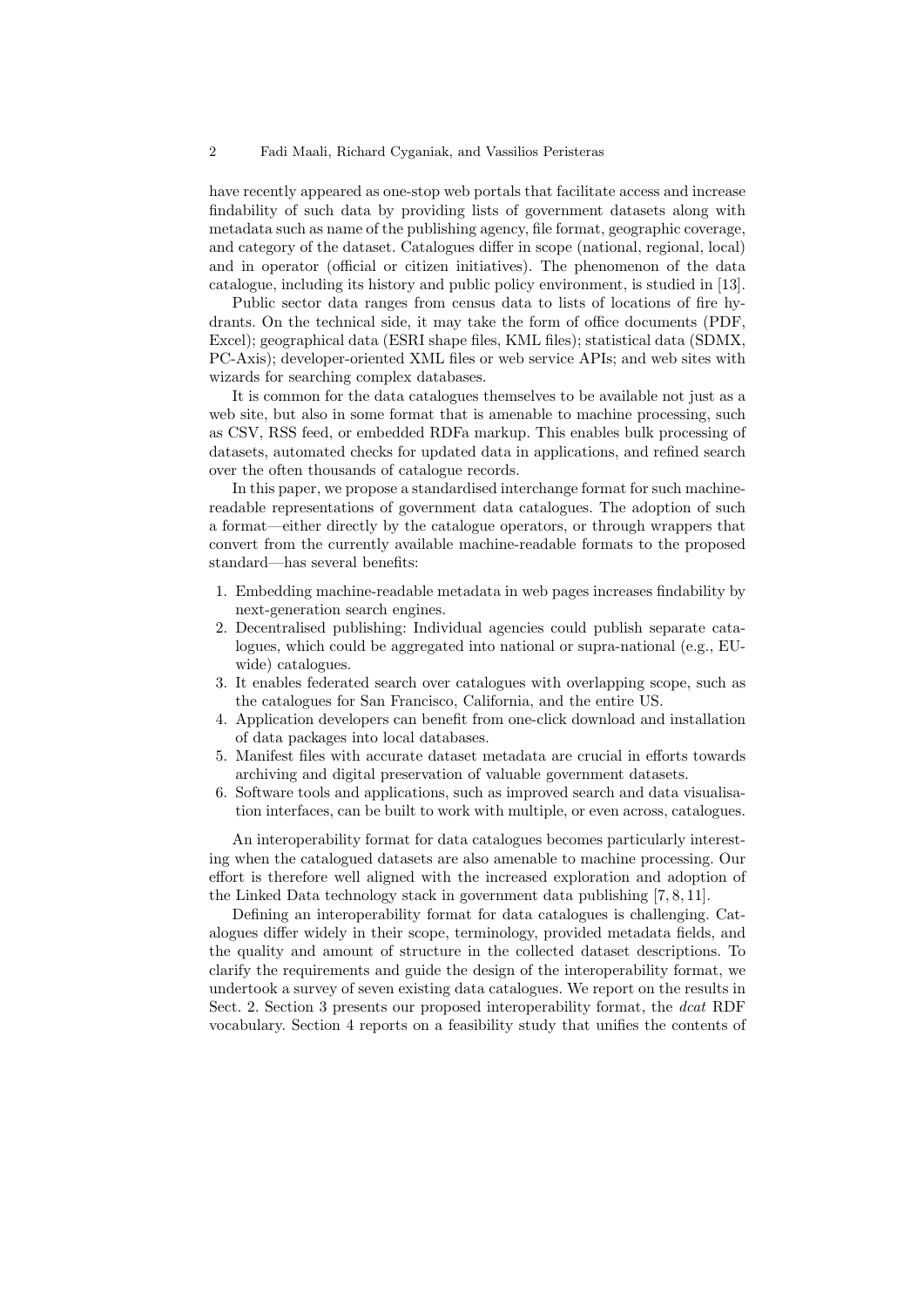four data catalogues. Section 5 discusses related work, and Sect. 6 concludes and reports on ongoing work within the W3C towards broader adoption and standardisation of dcat.

# 2 Survey of Data Catalogues

Most government data catalogues are in beta version and under constant development, so rather than conducting a comparative study, the goal of our analysis was to identify commonalities and overlap in the structure, and to document challenges and practices in this new and rapidly evolving area. We believe that this analysis is timely and that it can guide future initiatives towards setting up new data catalogues.

The goal of the survey was to ensure that our model reflects the reality of current data catalogues. The model must cover what's available in the catalogues, without requiring investments in new data acquisition or manual data cleanup. This encourages quick uptake and lowers the cost of adoption. After listing the surveyed catalogs (Sect. 2.1) and reporting on general characteristics of the catalogues (Sect. 2.2), we thus examine their structure to identify common metadata fields, to determine which ones should be treated as required, recommended and optional (Sect. 2.3). As several of the use cases listed in Sect. 1 require accessing and processing of the actual data files, we examine download links in Sect. 2.4.

The survey was done by first importing the studied catalogs into a relational database, which required development of a custom importer or screen-scraper for each catalog. SQL queries were executed against the database in order to study the completeness and consistency of values within each metadata field. This was combined with study of the catalogue websites and additional documentation on the catalogues' metadata schema where available. Manual inspection of all datasets was used to determine the availability of direct download links.

#### 2.1 Catalogue Selection

For our analysis we select seven catalogues from five different countries:

- 1. data.gov: A catalogue of machine readable datasets generated by the Executive Branch of the US Federal Government.
- 2. data.gov.uk: A catalogue of UK governmental data.
- 3.  $data.gov,nz$ : A directory of publicly-available New Zealand government datasets.
- 4. data.australia.gov.au: The home of datasets created by different Australian government agencies.
- 5. datasf.org: A clearinghouse of datasets from the City of San Francisco.
- 6. data.london.gov.uk: An initiative by Greater London Authority (GLA) to release as much of the data that it holds as possible.
- 7. statcentral.ie: Provides information about official statistics produced by Ireland's government departments and state organisations.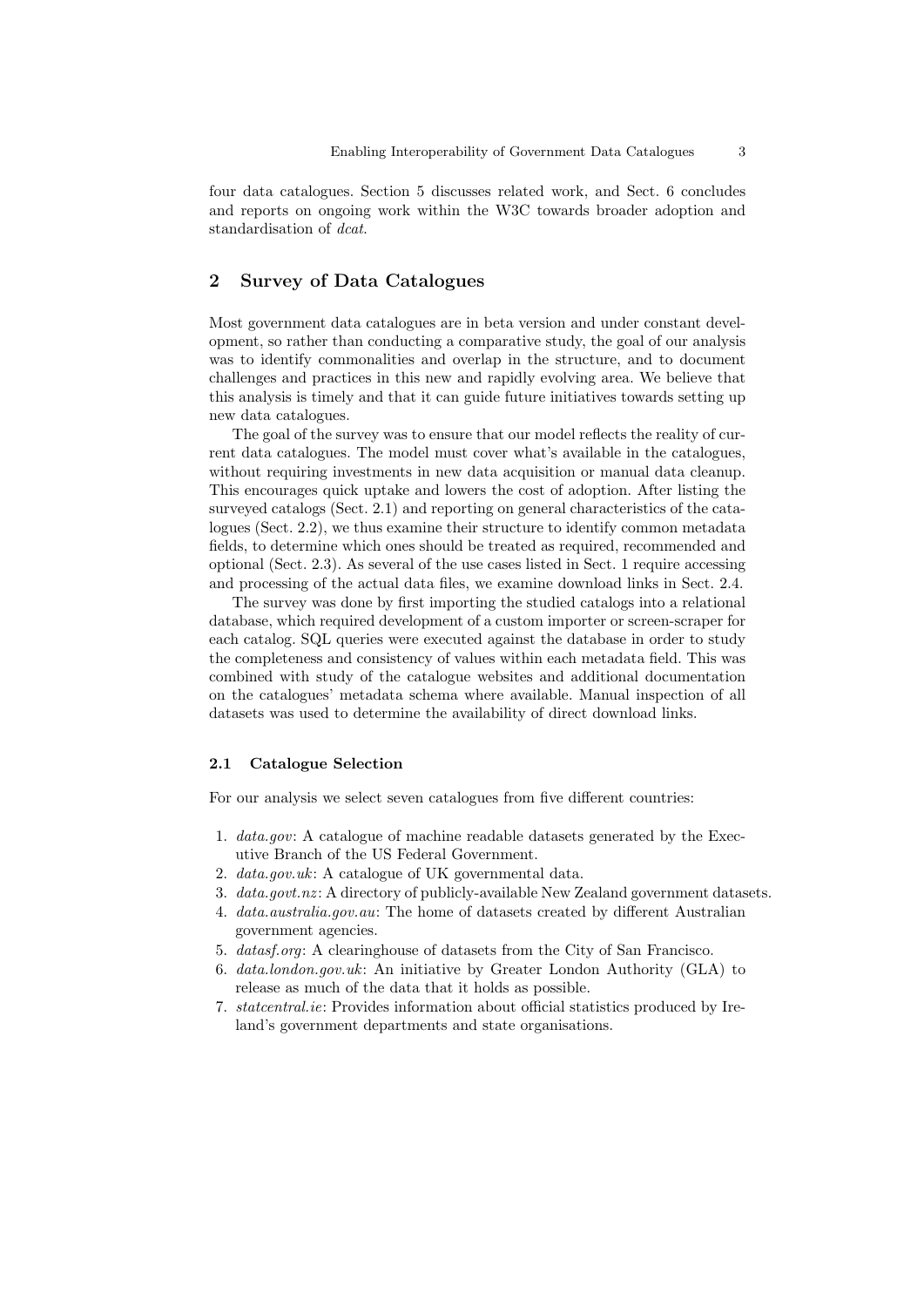This selection was chosen to include a range of different kinds of catalogues. All the major national catalogues available at the time of writing were included. Two local catalogues (SF, London) are included as representatives of smallerscale catalogues. We made sure that some catalogues overlap in their geographical coverage (US and SF; UK and London). Finally, statcentral.ie was included as the "home catalogue" of the authors, and because of its focus on statistical data, a mature discipline with well-established metadata management practices.

## 2.2 General Characteristics

Size. The size of a catalogue here refers to the number of datasets it includes. This is an indicator of limited value which we present just to enable broad comparison, as there exists no consensus on the definition of dataset. For example, "2005 Toxics Release Inventory data for Texas" and "2006 Toxics Release Inventory data for Texas" may or may not be considered a single dataset. Most of the catalogues are constantly updated, so the numbers are only valid at the time the data was collected (January 2010).

Machine-readability. The data catalogue itself is considered "data" and should be published as structured data, so that third parties can extract information about the datasets [7]. This is achieved in one of the following ways:

- $-$  RDFa, a syntax for embedding structured RDF data in HTML pages.
- $-$  As described in [14], *feeds* can serve not just as a notification mechanism but also as persistent access points.
- A machine-readable version of the catalogue (usually CSV or XML) is listed as a dataset within the catalogue, e.g.,  $data.gov$  dataset  $\#92$ .

Table 1 summarizes size and machine-readability of the studied catalogues.

| Catalogue             | Size | Machine readability |
|-----------------------|------|---------------------|
| data.gov              | 1320 | CSV                 |
| data.gov.uk           | 2879 | RDFa, CSV           |
| data.govt.nz          | 251  | Feeds               |
| data.australia.gov.au | 69   | RDFa                |
| datasf.org            | 132  |                     |
| data.london.gov.uk    | 189  | -                   |
| statcentral.ie        | 227  |                     |

Table 1. General characteristics of catalogues

#### 2.3 Dataset Metadata

Next, we examine structure, consistency and availability of the metadata that makes up the catalogues. A detailed analysis of metadata quality in government catalogues is out of the scope of this paper. We focused on identifying metadata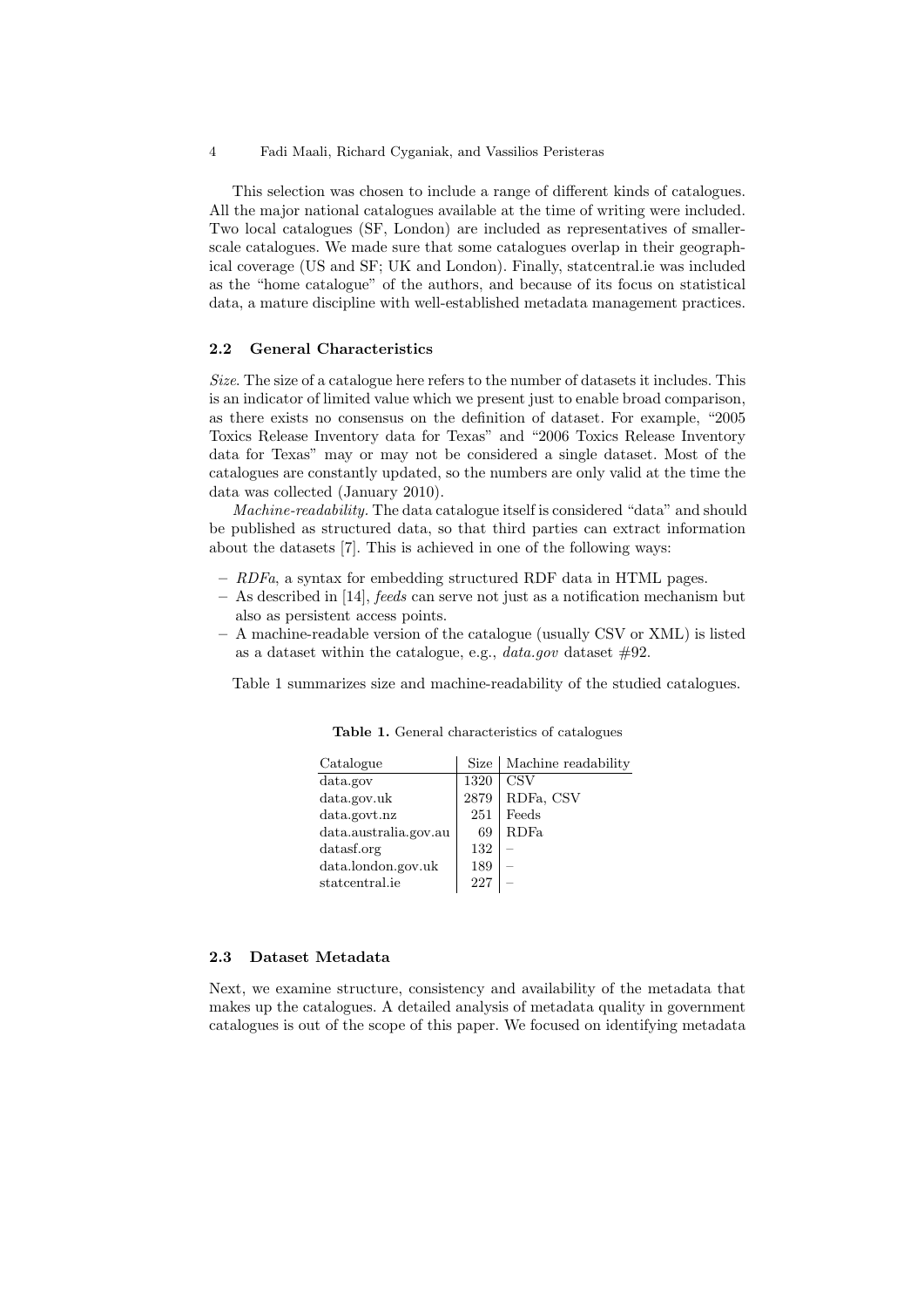properties that are used consistently across different catalogues, and on understanding the level of control applied to the values of various metadata fields.

Metadata structure. We looked at what properties are used to describe each dataset. Table 2 summarizes common properties used across the studied catalogues. We find that, although widely different terminology is used to label metadata fields, close examination reveals large overlap in the used fields.

|                                 | General |                    |           |           |                 |                    |                      |                        |         |                    | Categor-Access                |                    |         |                    |                | Other              |      |                               |                            |                                |
|---------------------------------|---------|--------------------|-----------|-----------|-----------------|--------------------|----------------------|------------------------|---------|--------------------|-------------------------------|--------------------|---------|--------------------|----------------|--------------------|------|-------------------------------|----------------------------|--------------------------------|
|                                 |         |                    |           |           |                 |                    |                      |                        |         |                    |                               |                    | ization |                    |                |                    |      |                               |                            |                                |
|                                 | title   | description        | publisher | frequency | date<br>release | date<br>update     | coverage<br>temporal | coverage<br>geographic | license | dictionary<br>data | $\operatorname{gr}$ anularity | update<br>metadata | theme   | tags/keywords      | URL<br>dataset | format             | size | citation<br>and<br>references | characteristics<br>quality | charact.<br>collection<br>data |
| data.gov                        | Y       | Y                  | Y         | Y         | Y               | Y                  | Y                    | Y                      |         | Ý                  | Υ                             |                    | Y       | Y                  | Υ              | Y                  | Y    | Y                             | Υ                          | Y                              |
| data.gov.uk                     | Υ       | Υ                  | Υ         | Y         | Υ               | Y                  | Y                    | Y                      | Υ       |                    | Y                             |                    | Υ       | Y                  | Υ              | Y                  |      | Υ                             | Y                          |                                |
| data.govt.nz                    | Y       | Y                  | Y         |           | Y               |                    |                      |                        | Y       |                    |                               |                    | Y       | Y                  | Y              | Y                  |      |                               |                            |                                |
| data.australia Y<br>.gov.au     |         | Y                  | Y         | Y         | Y               | $\overline{\rm Y}$ | Y                    | Y                      | Y       | Y                  | Y                             | Υ                  | Y       | Y                  | Y              | $\overline{\rm Y}$ | Y    | Y                             |                            | $\overline{\mathrm{Y}}$        |
| $\overline{\text{data}}$ sf.org | Y       | Υ                  | Υ         | Υ         | Y               |                    | Y                    |                        |         | Y                  |                               |                    | Υ       | Υ                  | Υ              | Y                  |      |                               |                            |                                |
| data.london<br>.gov.uk          | Y       | $\overline{\rm Y}$ | Y         | Y         | Y               | Y                  | Y                    | Y                      | Y       |                    | Y                             | Y                  | Y       | $\overline{\rm Y}$ | Y              | Y                  |      | Y                             |                            |                                |
| statcentral.ie                  | Y       | Y                  | Y         | Y         | Y               | Y                  | Y                    | Y                      |         | Y                  | Y                             | Y                  | Y       | Y                  | Y              | Y                  |      | Y                             | Y                          | Y                              |

Table 2. Metadata structure of catalogues

Metadata consistency. In Table 3, we summarize the findings on metadata consistency on a qualitative scale. Date fields are considered consistent if they follow consistent syntactical format within a catalogue. Other properties are considered consistent if their values are drawn from a fixed set of options (controlled vocabulary). Absence of such control is evident when multiple values refer to the same entity, e.g., "U.S." and "United States". Many catalogs do not even maintain syntactical consistency of date values.

Metadata availability. Providing a sparse set of property values, where the value is often missing or has an uninformative value like "not specified", adversely affects the usefulness of metadata. Table 3 shows the percentage of availability of values for a set of common properties across catalogues.

Dataset categorization. All catalogues use both themes (broad catagories, usually functional domains like Education or Health), and tags or keywords to categorize datasets. Table 3 shows that while themes are always chosen from a controlled vocabulary, tags are not. Themes enable intuitive browsing of datasets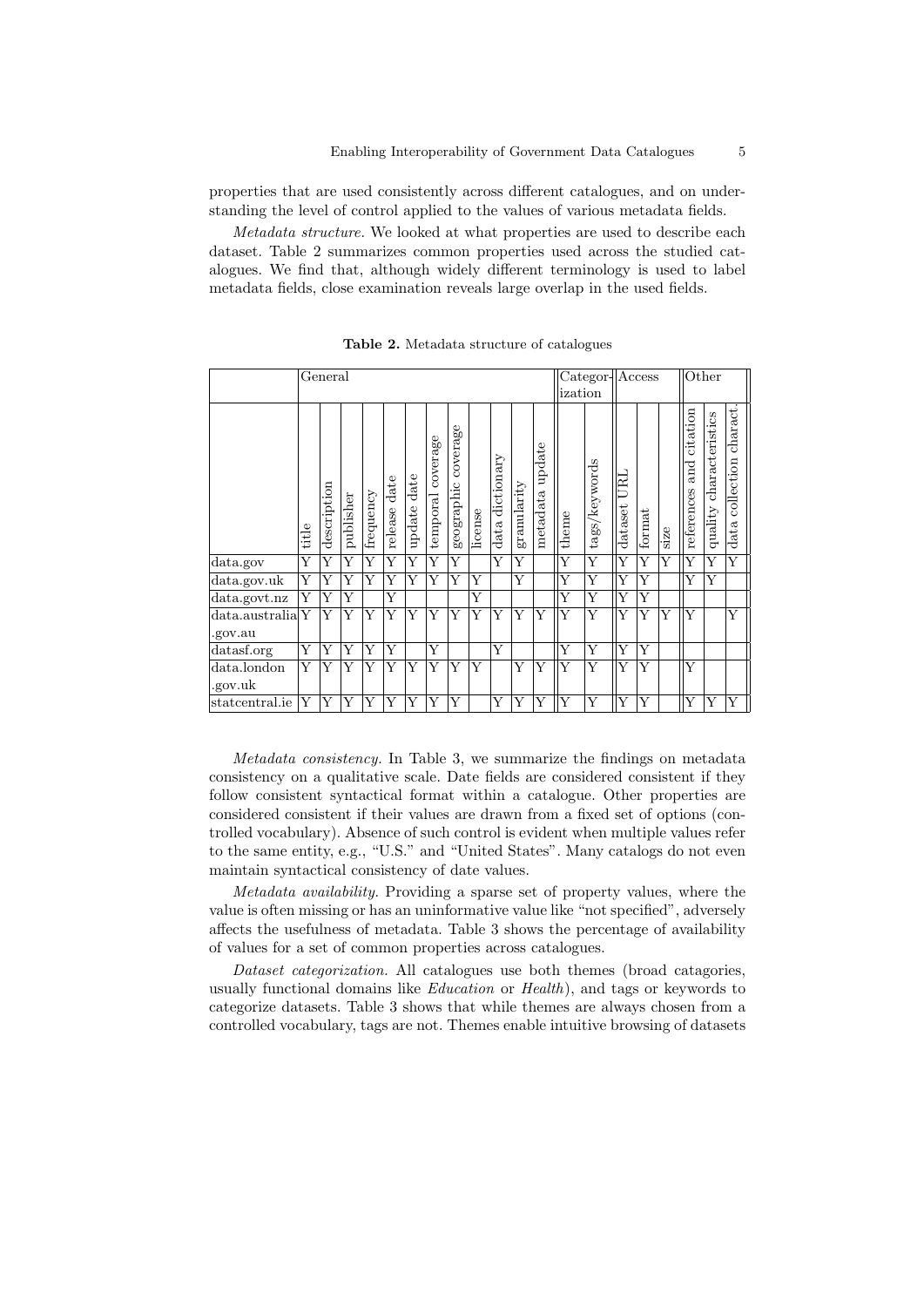**Table 3.** metadata consistency and availability.  $+$ ,  $=$  and  $-$  represent high, medium and low consistency. Numbers represent the percentage of datasets in a catalogue for which the metadata attribute is specified.

|                       |                        |                      | Metadata consistency |                 |                | Metadata availability |      |                        |                 |         |           |      |
|-----------------------|------------------------|----------------------|----------------------|-----------------|----------------|-----------------------|------|------------------------|-----------------|---------|-----------|------|
|                       | coverage<br>geographic | coverage<br>temporal | Frequency            | date<br>release | date<br>update | theme                 | tags | coverage<br>geographic | date<br>release | license | frequency | tags |
| data.gov              |                        |                      |                      |                 |                | $^{+}$                |      | 95                     | 79              |         | 99        | 100  |
| data.gov.uk           | $^{+}$                 | $^{+}$               |                      | $=$             | $=$            | $^{+}$                |      | 99                     | 52              | 100     | 52        | 94   |
| data.govt.nz          |                        |                      |                      | $^{+}$          |                | $^{+}$                | -    |                        | 100             | 98      |           | 100  |
| data.australia.gov.au |                        | $=$                  | $=$                  | $^{+}$          | $^{+}$         | $^{+}$                | $=$  | 81                     | 70              | 93      | 8         | 68   |
| datasf.org            |                        |                      | $^{+}$               |                 |                | $^{+}$                |      |                        | 100             |         | 38        | 100  |
| data.london.gov.uk    | $^{+}$                 |                      | $^{+}$               |                 | $^{+}$         | $^{+}$                |      | 93                     | 95              | 91      | 94        | 62   |
| statcentral.ie        | $^{+}$                 |                      |                      | $^{+}$          | $^{+}$         | $^{+}$                |      |                        | 100             |         | 100       | 100  |

and give an instant overview of the available data in a catalogue. A sufficient description of a catalogue should clearly distinguish themes from keywords.

## 2.4 Dataset Accessibility

Catalogues do not always provide direct download links for datasets. The data might be available only after accepting a click-through license, or there might be a splash page that lists the parts of a multi-file download, or data access might require use of a web service<sup>8</sup>. While direct download links are available for virtually all datasets in *data.london.gov.uk* and for  $95\%$  in *data.gov*, they are provided only for about 10% in *datasf.org* and  $7\%$ <sup>9</sup> in *data.gov.uk*. A vocabulary should support a distinction between direct and indirect download links as this is required for scenarios that involve bulk processing of datasets.

Catalogues provide data in different formats. While some of them are machinereadable, others are not (e.g., PDF, HTML wizards). The format of datasets is very important to mashup developers and for bulk processing of the data and should be explicitly expressed.

# 3 The dcat Vocabulary

Based on the survey described in the previous section, we have developed an RDF Schema vocabulary that allows the expression of data catalogues in the

<sup>8</sup> E.g. NextMuni XML data at datasf.org is available as RESTful web service: http: //www.datasf.org/story.php?title=nextmuni-xml-data

<sup>9</sup> Because of the large size of the catalog, we examined only a random sample of 75 data.gov.uk datasets.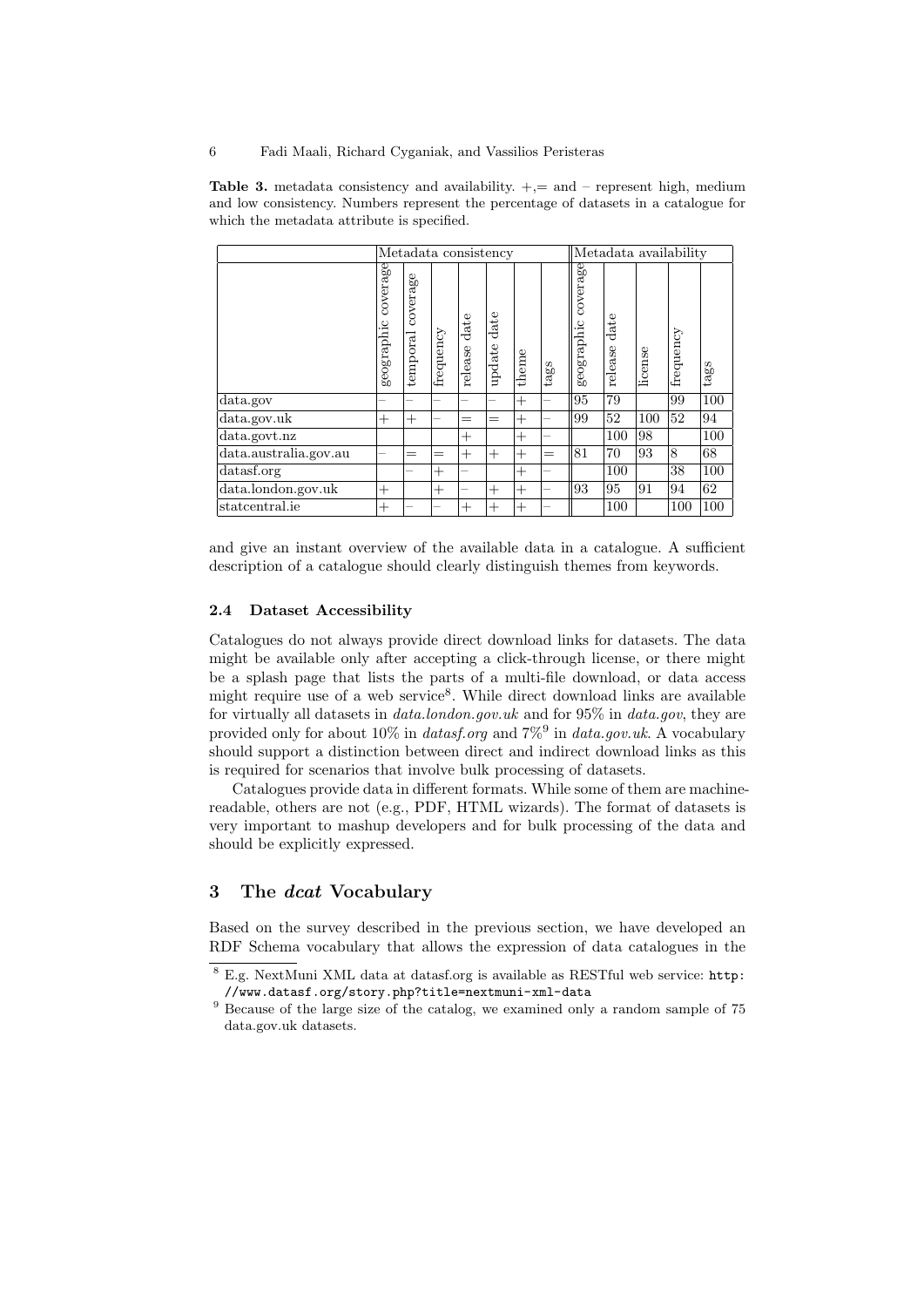RDF data model. We have chosen RDF because (i) most of the use cases considered in Sect. 1 involve querying of aggregated data, which is well-supported in RDF; (ii) re-use and extension of existing metadata standards such as Dublin Core is straightforward in RDF; and (iii) for compatibility with Linked Data [8]. The use of more expressive formalisms such as OWL ontologies was considered unnecessary because the goal is not domain modelling or reasoning, but interoperable data exchange. Classes and properties from existing vocabularies, especially Dublin Core, were re-used whenever possible $10$ . Here we will briefly describe the vocabulary's main classes, as shown in Fig. 1. Full documentation is available online<sup>11</sup>.



Fig. 1. Overview of the *dcat* vocabulary

- dcat: Catalog A Catalog represents a collection of dataset descriptions. A Catalog does not own or provide the actual datasets, but provides a structured description of them. Properties used to describe Catalog include dcat: themeTaxonomy, dc:modified, dc:issued, dc:publisher and dc:spatial.
- dcat:Dataset A Dataset represents a collection of data which is published or will be published. Properties used to describe Dataset include  $\texttt{dcat:theme}$ , dcat:keyword, dcat:granularity, dcat:dataDictionary, dcat:dataQuality, dc:modified, dc:issued, dc:license, dc:publisher and dc:references.

 $\overline{10}$  In accordance with RDF conventions, we use *QNames* to identify terms. Terms beginning with  $dc$ : are part of Dublin Core, terms beginning with  $dcat$ : are defined in our vocabulary. Other prefixes have their conventional meaning.

 $^{11}$ http://vocab.deri.ie/dcat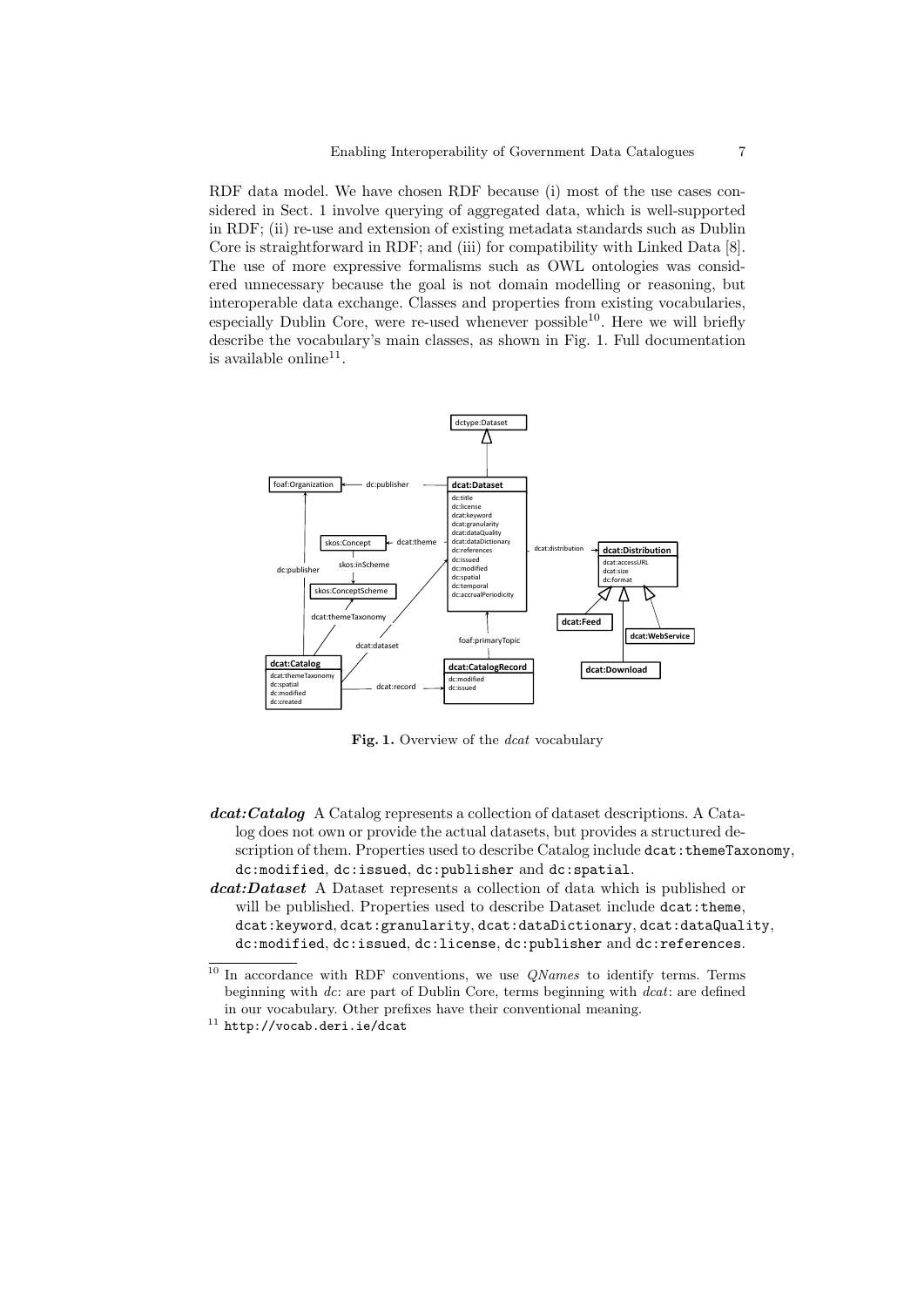- 8 Fadi Maali, Richard Cyganiak, and Vassilios Peristeras
- dcat: CatalogRecord One source of ambiguity in catalogues results from the absence of clear distinction between a dataset and its corresponding description in the catalogue. For example, does the "last update" refer to the actual data of the dataset or to its description in the corresponding catalogue? Having a stand-alone entity for a catalogue record resolves this ambiguity and allows adding further description about the metadata provided by the catalogue for a specific dataset. Properties used to describe CatalogRecord include foaf:primaryTopic, dc:modified and dc:issued.
- dcat: Distribution A Distribution represents the availability of a dataset in a particular format. accessURL property refers to the dataset location. Download, Feed and WebService refine Distribution to indicate availability in those forms. Properties used to describe Distribution include dcat:accessURL, dcat:size, dc:format.
- Dataset Categorization The theme and keyword properties describe categorization of datasets. It is recommended to use a controlled vocabulary or taxonomy described using SKOS for the theme. Cross-catalogue browsing by theme can be enabled by mapping the local scheme to standardized schemes such as the SDMX List of Subject-matter  $Domain<sup>12</sup>$  or the Integrated Public Service Vocabulary (IPSV)<sup>13</sup>.

#### 4 Feasibility Study

To verify our claim that different catalogues can be rendered in the dcat vocabulary, we applied the vocabulary to represent the *data.gov*, *data.australia.gov.au*, data.london.gov.uk and datasf.org catalogues in  $RDF^{14}$ . After importing the catalogues into a relational database, we used  $D2R$  Server<sup>15</sup> for generating RDF data. D2R Server also provides a SPARQL endpoint for querying the data and an HTML interface for browsing. D2R Server's basic out-of-the-box Linked Data enabled web interface, without any customisation, already provides functionalities that are not available on many of the catalogue websites, such as browsing by category/keyword and browsing by agency.

Figure 2 shows an RDF snippet describing a data.gov dataset and its availability as a downloadable XML file. We use the Turtle RDF syntax.

Figure 3 shows a SPARQL query to retrieve all datasets about health which have XML distribution, and the results of the query<sup>16</sup>. Results come from both data.london.gov.uk and data.gov. Such cross-catalogue queries are enabled by the common representation in RDF.

The data can be enriched by linking it to other available Linked Datasets, to enable further useful queries and navigation vectors. Figure 4 shows a SPARQL

<sup>12</sup> http://sdmx.org/wp-content/uploads/2009/01/03\_sdmx\_cog\_annex\_3\_smd\_ 2009.pdf

<sup>13</sup> http://www.esd.org.uk/standards/ipsv/

<sup>14</sup> http://lab.linkeddata.deri.ie/govcat/

 $^{15}$ http://www4.wiwiss.fu-berlin.de/bizer/d2r-server/

 $16$  Queries can be tested at http://lab.linkeddata.deri.ie/govcat/snorql/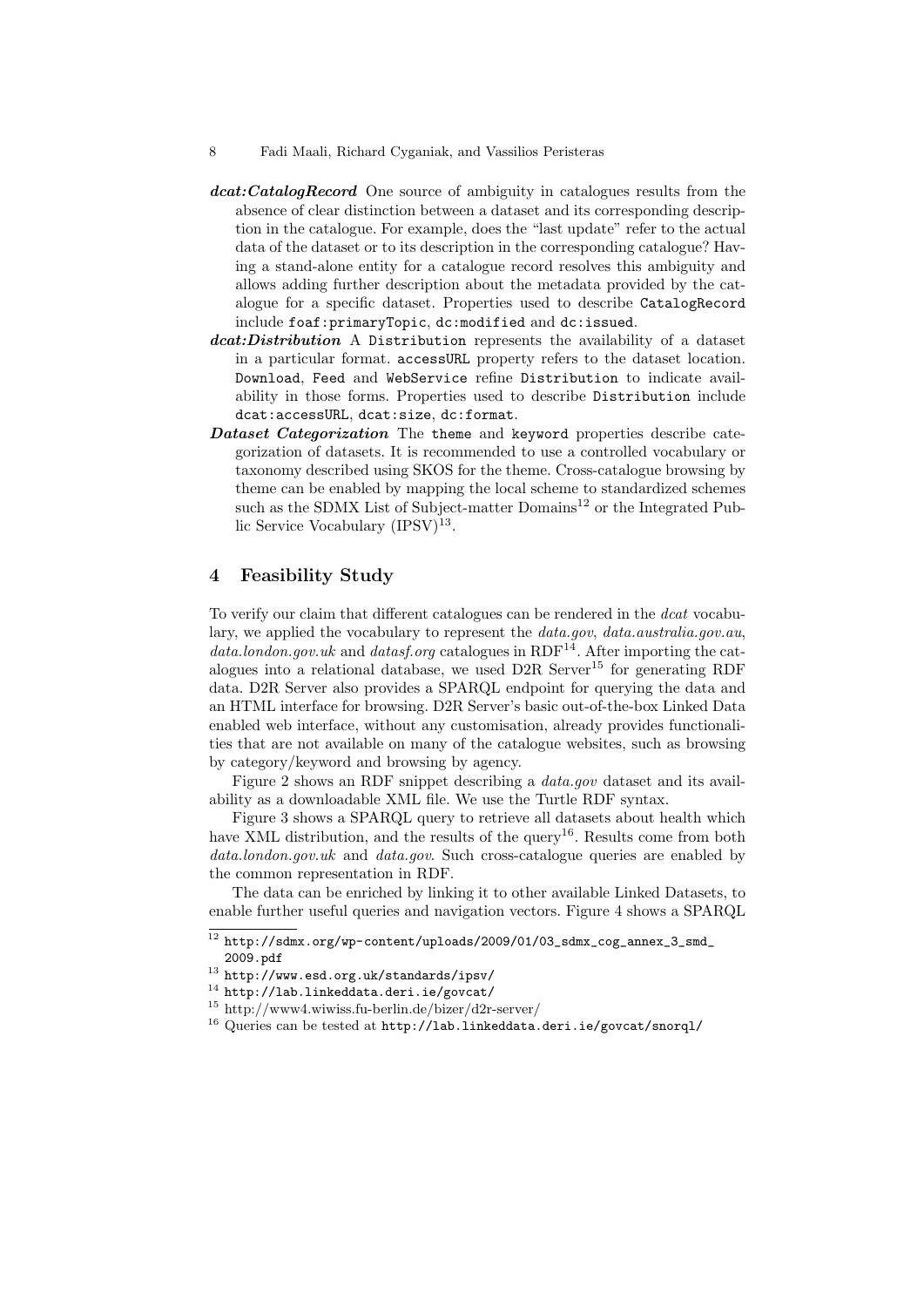```
:data.gov/dataset/1263 a dcat:Dataset ;
    dc:title "FinancialStability.gov TARP..." ;
    dc:accrualPeriodicity "approximately twice weekly" ;
    dc:modified "2009-12-04"<sup>\hat{\ }</sup>xsd:date ;
    dc:publisher :data.gov/agency/Department_of_the_Treasury;
    dc:temporal "October 2008 - present" ;
    dcat:dataDictionary <http://www.financialstability.gov/impact/...>;
    dcat:granularity "Financial transactions" ;
    dcat:distribution :data.gov/1263/distribution/2566;
    dcat:keyword "tarp", "cbli" ;
    dcat:theme :data.gov/category/banking_and_insurance;
    foaf:homepage <http://www.data.gov/details/1263> .
:data.gov/1263/distribution/2566 a dcat:Download ;
    rdfs:label "text/xml distribution of FinancialStability" ;
    dc:format "text/xml";
    dcat:accessURL <http://www.financialstability.gov/impact/cbli.xml>
    dcat:size [ dcat:bytes 4 ].
```
Fig. 2. Sample RDF description of a dataset

query that retrieves all *data.gov* datasets published by an agency having a budget of more than 50 billion. Budget information is obtained from DBpedia<sup>17</sup>.

### 5 Related Work

We identify related work in the areas of catalogue aggregation, metadata standards for documents, and from the linked data field. We briefly discuss these efforts below.

Following the need for horizontal access to federation of catalogues, efforts to aggregate catalogues started to emerge recently, most notably Guardian's World Government Data site<sup>18</sup> and Sunlight Labs' National Data Catalog<sup>19</sup>. However, lack of a standardised model obliges these solutions to rely on coding a custom importer per catalogue. Imported catalogues are then translated to some proprietary unified model defined for the federated catalogue. This limits flexibility, reusability and extensibility as it substantially increases the required effort for each new catalogue addition.

Many metadata standards for document description already exist, like e-GMS [2] and AGLS [3]. These standards were motivated by the concerns of document management, so they closely resemble the widely-used Dublin Core standard. Such standards provide rich properties for resource description but

<sup>&</sup>lt;sup>17</sup> http://dbpedia.org/About

<sup>18</sup> http://www.guardian.co.uk/world-government-data

 $^{19}$ http://nationaldatacatalog.com/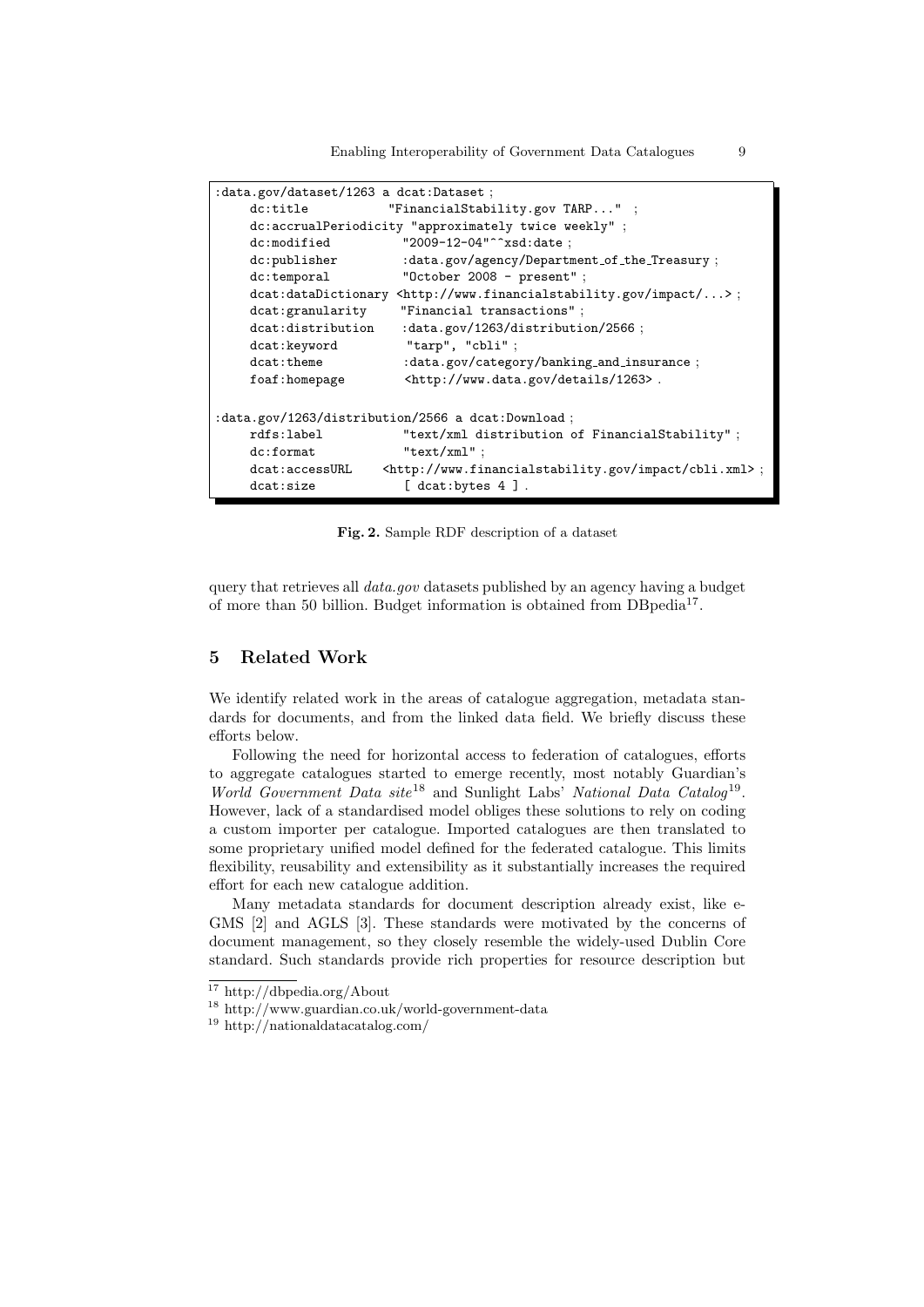```
SELECT DISTINCT ?title ?url
                WHERE {
                        ?dataset a dcat:Dataset;
                        dct:title ?title;
                        dcat:theme ?theme;
                        dcat:distribution ?distribution.
                        ?distribution dcat:accessURL ?url;
                        dct:format ?format.
                        ?theme skos:prefLabel ?themeLabel.
                        FILTER regex(?themeLabel, "health", "i")
                        FILTER regex(?format,"text/xml")
                }
                                                                                url -
"Census 2001 Key Statistics 08: Health"
                                            <http://data.london.gov.uk/datafiles/demographics/census-2001-ks08-borough.xml> @
"Census 2001 Key Statistics 21: Long Term Illness"
                                            <http://data.london.gov.uk/datafiles/demographics/census-2001-ks21-borough.xml>
"Legal Abortion Rates"
                                            <http://data.london.gov.uk/datafiles/health/abortion-legal-rates-pct.xml> &
"Alcohol Related Hospital Admissions"
                                             <http://data.london.gov.uk/datafiles/health/alcohol-admissions-borough.xml>
"Crime Attributable to Alcohol"
                                             <http://data.london.gov.uk/datafiles/health/alcohol-crime-borough.xml>
"Land Transport Deaths due to Alcohol"
                                             <http://data.london.gov.uk/datafiles/health/alcohol-deaths-transport-borough.xml>
"Hazardous, Harmful and Binge Drinking Rates"
                                             <http://data.london.gov.uk/datafiles/health/alcohol-drinking-rates-borough.xml>
"Alcohol Related Hospital Admissions Indicators"
                                            <http://data.london.gov.uk/datafiles/health/alcohol-indicators-borough.xml> @
"Alcohol Related Mortality"
                                            <http://data.london.gov.uk/datafiles/health/alcohol-mortality-borough.xml> &
"Rirths and Fertility Rates"
                                             <http://data.london.gov.uk/datafiles/health/hirths-fertility-rates-horough.xml>
"Rirths with I ow Rirthweight"
                                            <http://data.london.gov.uk/datafiles/health/births-low-weight-borough.xml> @
"Births by Birthplace of Mother"
                                             <http://data.london.gov.uk/datafiles/health/births-mother-birthplace-borough.xml>
"Benefit Claimants due to Alcoholism
                                             <http://data.london.gov.uk/datafiles/health/claimants-alcoholism-borough.xml> @
```
Fig. 3. SPARQL query across catalogues, with results

<http://data.london.gov.uk/datafiles/health/disability-working-age-borough.xml> d

<http://www.cnpp.usda.gov/Innovations/DataSource/MyFoodapediaData.zip> @

would require subsetting or other additional guidelines before they can be used to describe data catalogues.

The Linked Data community has developed a number of vocabularies for the description of datasets. VoiD [6], SCOVO [12] and SDMX-RDF [9] are RDF vocabularies for the description of RDF datasets and statistical datasets, respectively. They are not intended for describing other kinds or formats of datasets and hence are not applicable to data catalogues, but can be used in conjunction with *dcat* to provide more detailed descriptions of applicable datasets. A simple RDF vocabulary for the description of data catalogues has been defined at  $CTIC<sup>20</sup>$ , but unlike *dcat* it just defines 2 basic classes and no metadata fields. Sunlight Labs also suggests a list of common properties to use for dataset description $21$ . This list is not defined in any standard way, limited to datasets description and not comprehensive.

Koumenides et al. [13] also approach the problem of integrating data catalogues using RDF, and contribute an in-depth review of the literature and public policy setting that surrounds the data catalogue phenomenon. They convert a

"Working Age Disability

"MyPyramid Food Raw Data"

 $^{20}$ http://data.fundacionctic.org/vocab/catalog/datasets.html

 $^{21}$ http://sunlightlabs.com/blog/2010/drafting-guidelines-government-data-catalogs/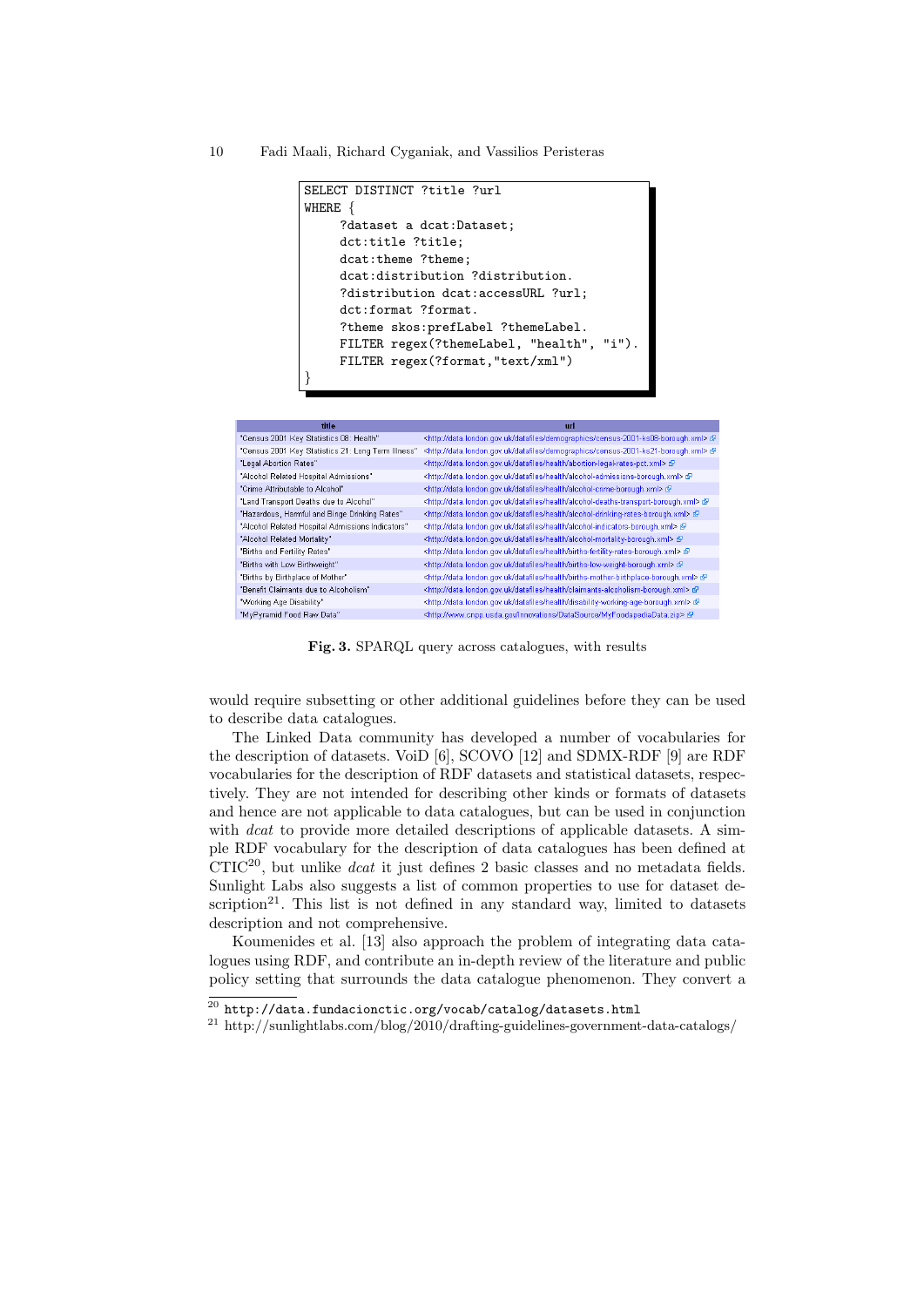Enabling Interoperability of Government Data Catalogues 11

```
SELECT ?title
WHERE {
     :data.gov dcat:dataset ?dataset.
     ?dataset dc:title ?title;
     dc:publisher ?agency.
     ?agency dbpedia:budget ?budget.
     FILTER (?budget>50000000000)
}
```
Fig. 4. SPARQL query integrating an external dataset (DBpedia)

number of data catalogues to RDF and compare them both quantitatively (e.g., growth over time) and qualitatively (e.g., by visualisation via tag clouds), but do not continue their work to tackle the problem of developing a unified RDF vocabulary.

As already discussed, our proposed solution goes beyond the state of the art as a) it takes into account and reuses many terms of the vocabularies mentioned above, b) extends their catalogue representation by a richer description of not only datasets but also of catalogues and data files, c) presents a formal description of a data catalogue in RDF, d) enables a single importer to be used to import all catalogues that support the format, e) makes the federation process loose and easy to participate as the individual catalogue owners need only to map their metadata fields to *dcat*.

# 6 Future Work and Conclusion

We proposed the *dcat* RDF vocabulary as an interchange format to enable standardised description of government data catalogues as part of the nascent Web of Data. To identify the most relevant concepts to include in such vocabulary, we analysed a number of existing data catalogues. We have also demonstrated how our vocabulary can be used to allow cross-catalogue querying and browsing over four major data catalogues.

Besides refining the dcat vocabulary and validating it against more catalogues, particularly interesting areas for future work include the exploration of dcat's potential for improved user interfaces over integrated catalogues in situations where structural information about the datasets is available, e.g., for datasets in RDF format, or highly-structured statistical and geographical datasets; and as a driver for discovering cross-links between datasets within a catalogue and to linked datasets elsewhere on the Web.

The operators of data catalogues tend to aggressively pursue an agenda of openness and are technologically sophisticated. Many more data catalogues are likely to appear in the near future. We believe that the cost for implementing dcat is low, especially when deployed as embedded RDFa. We therefore expect that dcat can play an important role in facilitating wider re-use of government